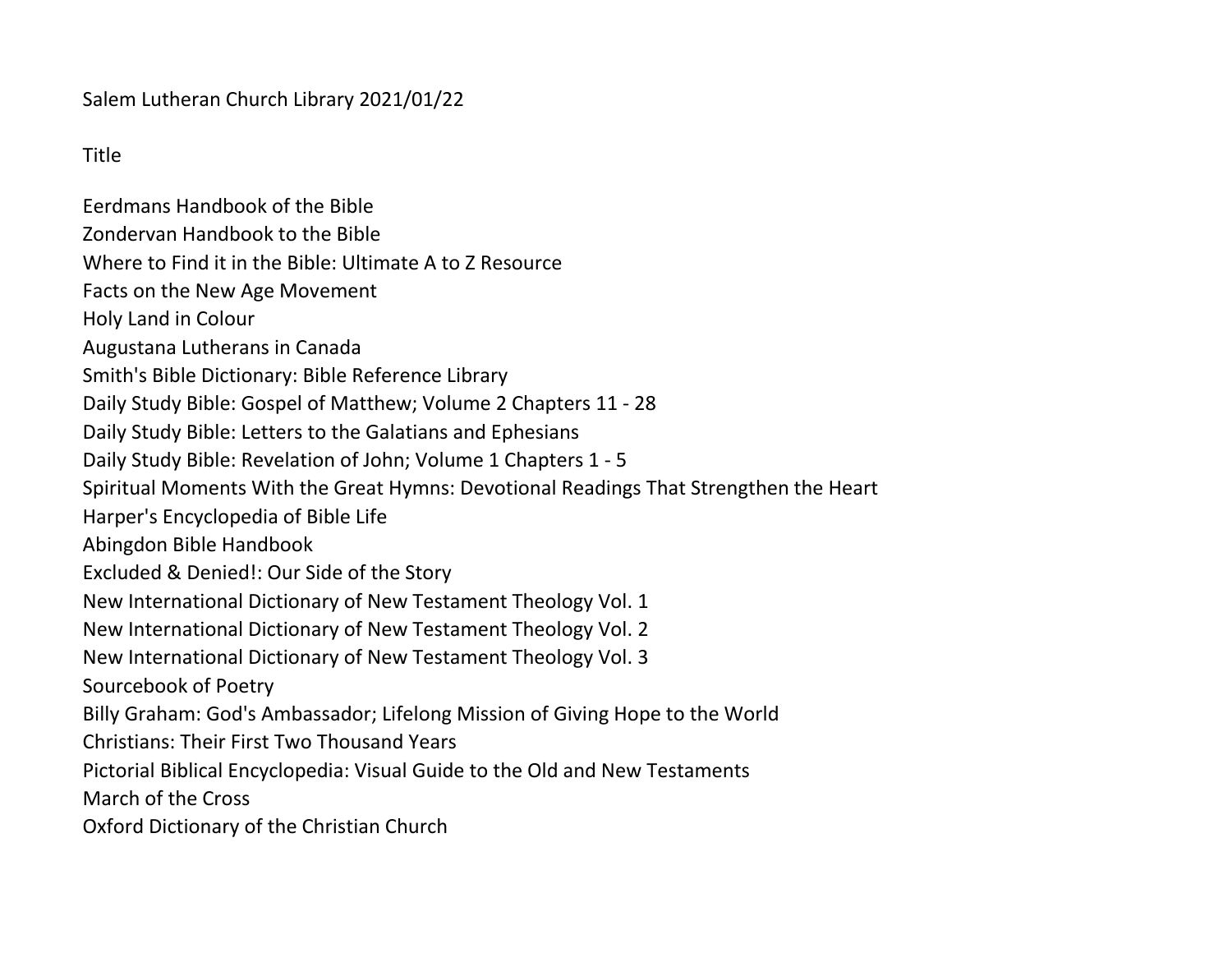Fire on the Mountains: Story of a Miracle - the Church in Ethiopia Koran Night They Burned the Mountain New International Dictionary of the Christian Church Hunting Pygmy Hunters Marriage and Homosexuality: A Christian Response Atlas of the Bible: Illustrated Guide to the Holy Land Who's Who in the Bible: Illustrated Biographical Dictionary Westminster Dictionary of the Bible Holy Bible Placed By the Gideons New Testament and Psalms Commitment to Unity: History of the Lutheran Church in America World Religions: Essential Reference Guide to the World's Major Faiths Well What is Teaching? Perspectives on the Teaching-learning Process Encounters with the Bible: Use and Authority in the Churches Mysteries of the Bible: Enduring Questions of the Scriptures Webster's New World Dictionary of the American Language: Second College Edition New Bible Commentary: Third Edition Halley's Bible Handbook: Abbreviated Bible Commentary Back to Jerusalem: Three Chinese House Church Leaders Share Their Vision to Complete the Great Commission Gifted for Growth (Fully Revised): an Implementation Guide for Mobilizing the Laity Commentary Practical and Explanatory on the Whole Bible Expositor's Study Bible: King James Version; Crossfire Edition Kirban's Prophecy New Testament Including Revelation Visualized Bible Guide: an All-In-One Introduction of the Book of Books What an Altar Guild Should Know Interpreter's One-Volume Commentary on the Bible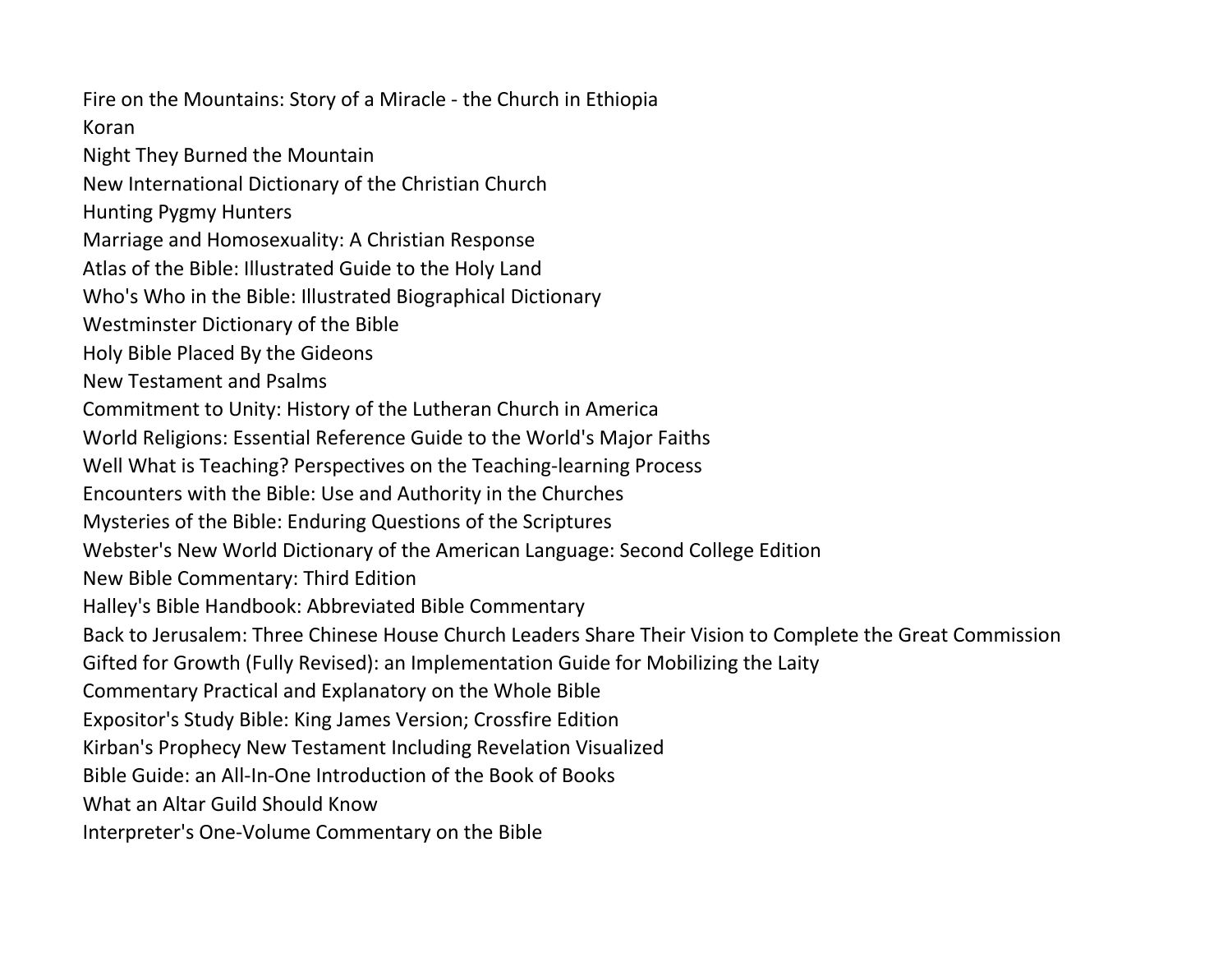Judaism: An Introduction for Christians Know What You Believe All the Doctrines of the Bible: Study and Analysis of Major Bible Doctrines My Conversations With Martin Luther MacArthur Bible Handbook: Book by Book Exploration of God's Word Introducing the Lutheran Faith What the Bible is All About: Bible Handbook Oxford Concise Concordance to the Revised Standard Version of the Holy Bible Then Sings My Soul: 150 of the World's Greatest Hymn Stories Pulpits of the Past: a Record of Closed Lutheran Churches in Saskatchewan, up to 2003 Story of Christian Spirituality: Two Thousand Years, From East to West Everyday Life in Bible Times Great Religions of the World New American Bible: With Revised New Testament and Revised Psalms; New Catholic Translation To All Peoples: Missions World Book of The Christian and Missionary Alliance Livingstone in Africa By Design or by Chance? Growing Controversy on the Origins of Life in the Universe Wycliffe Historical Geography of Bible Lands Theological Word Book of the Bible Church Through the Ages Story of Christian Hymnody Gathering to Praise: Songs of Celebration for a New Day! World's Religions Tariri: My Story; From Jungle Killer to Christian Missionary Illustrated Dictionary and Concordance of the Bible Revolve: Complete New Testament Great People of the Bible and How They Lived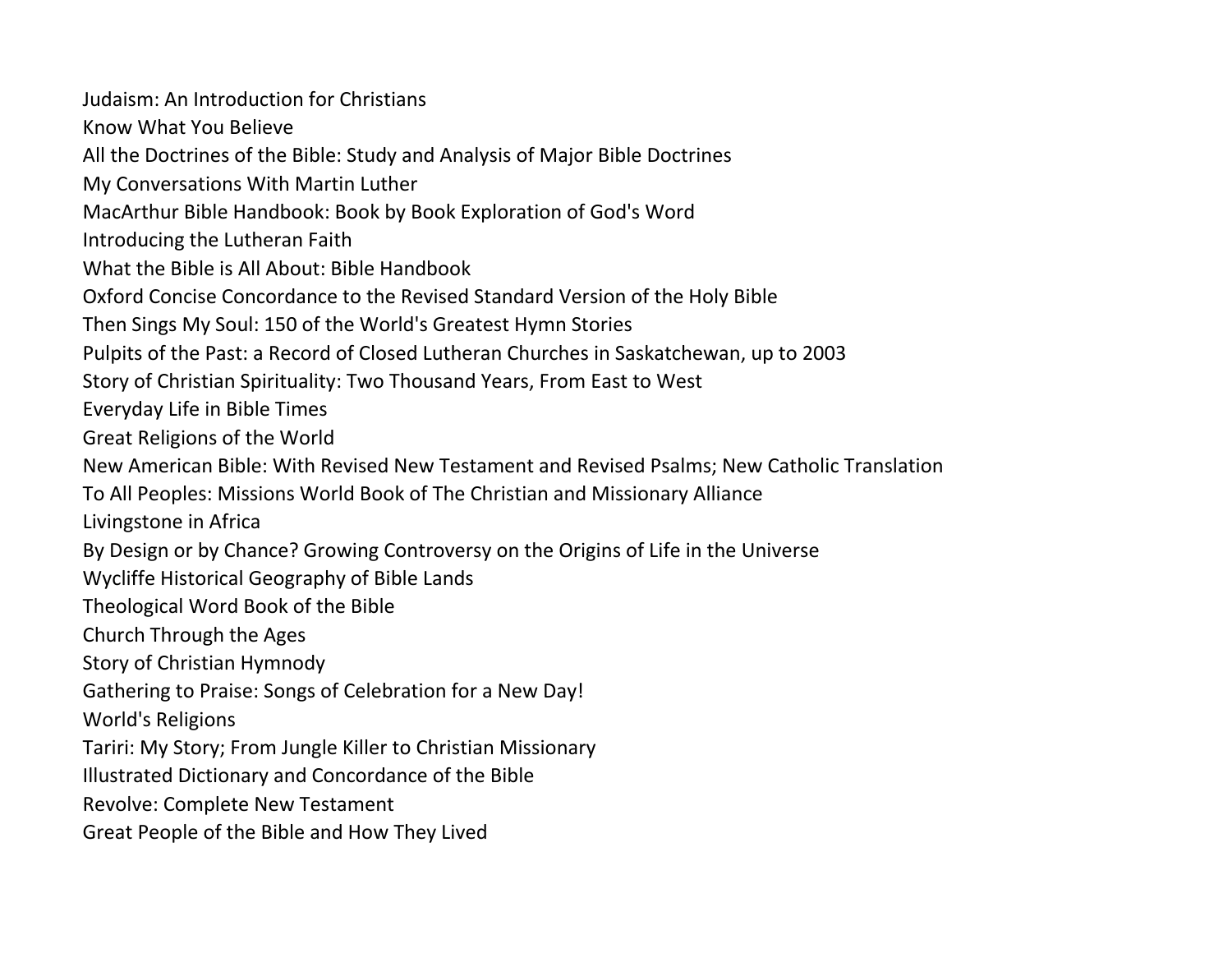Revolution in World Missions Analytical Concordance to the Holy Bible Amplified Bible New International Version Holy Bible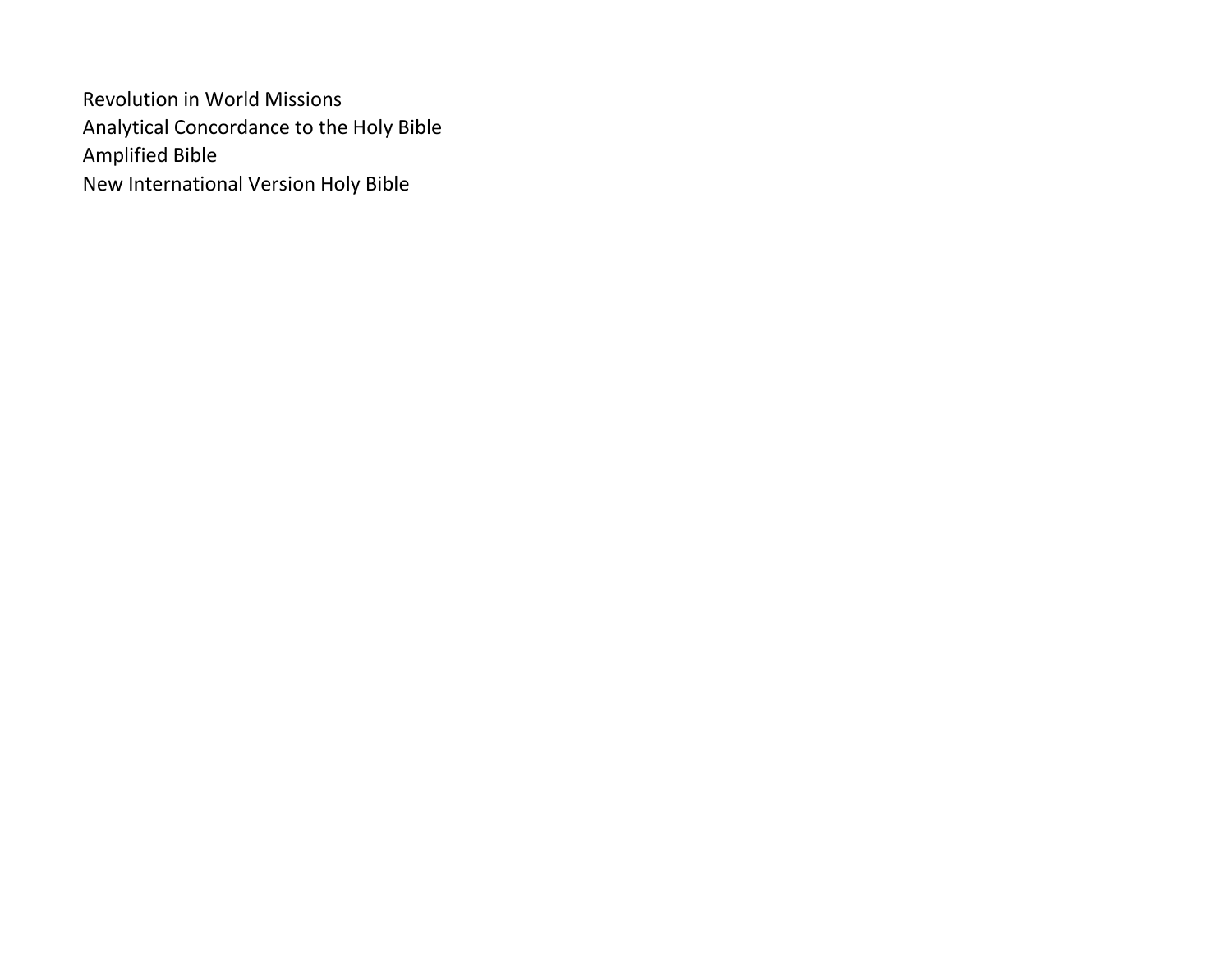|                                           | Pub.     |         |
|-------------------------------------------|----------|---------|
| Author                                    | Date     | Subject |
| Alexander, David and Pat                  | 1973 Ref |         |
| Alexander, David and Pat                  | 1999 Ref |         |
| Anderson, Ken                             | 1996 Ref |         |
| Ankerberg, John and Weldon, John          | 1988 Ref |         |
| Awwad, Sami                               |          | Ref     |
| Baglo, Ferdy E.                           | 1962 Ref |         |
| Barbour Publishing Inc.                   | 1987 Ref |         |
| Barclay, William                          | 1975 Ref |         |
| Barclay, William                          | 1976 Ref |         |
| Barclay, William                          | 1976 Ref |         |
| Bence, Evelyn                             | 1997 Ref |         |
| Bennett, Boyce M. Jr. and Scott, David H. | 1978 Ref |         |
| Blair, Edward P.                          | 1975 Ref |         |
| Broberg, Greg, ed.                        | 2009 Ref |         |
| Brown, Colin Gen. ed.                     | 1975 Ref |         |
| Brown, Colin Gen. ed.                     | 1975 Ref |         |
| Brown, Colin Gen. ed.                     | 1975 Ref |         |
| Bryant, Al                                | 1968 Ref |         |
| Busby, Russ                               | 1999 Ref |         |
| <b>Christian History Project</b>          | 2002 Ref |         |
| Cornfeld, Gaalyahu                        | 1964 Ref |         |
| Cowie, Leonard W.                         | 1962 Ref |         |
| Cross, F. L. ed.                          | 1974 Ref |         |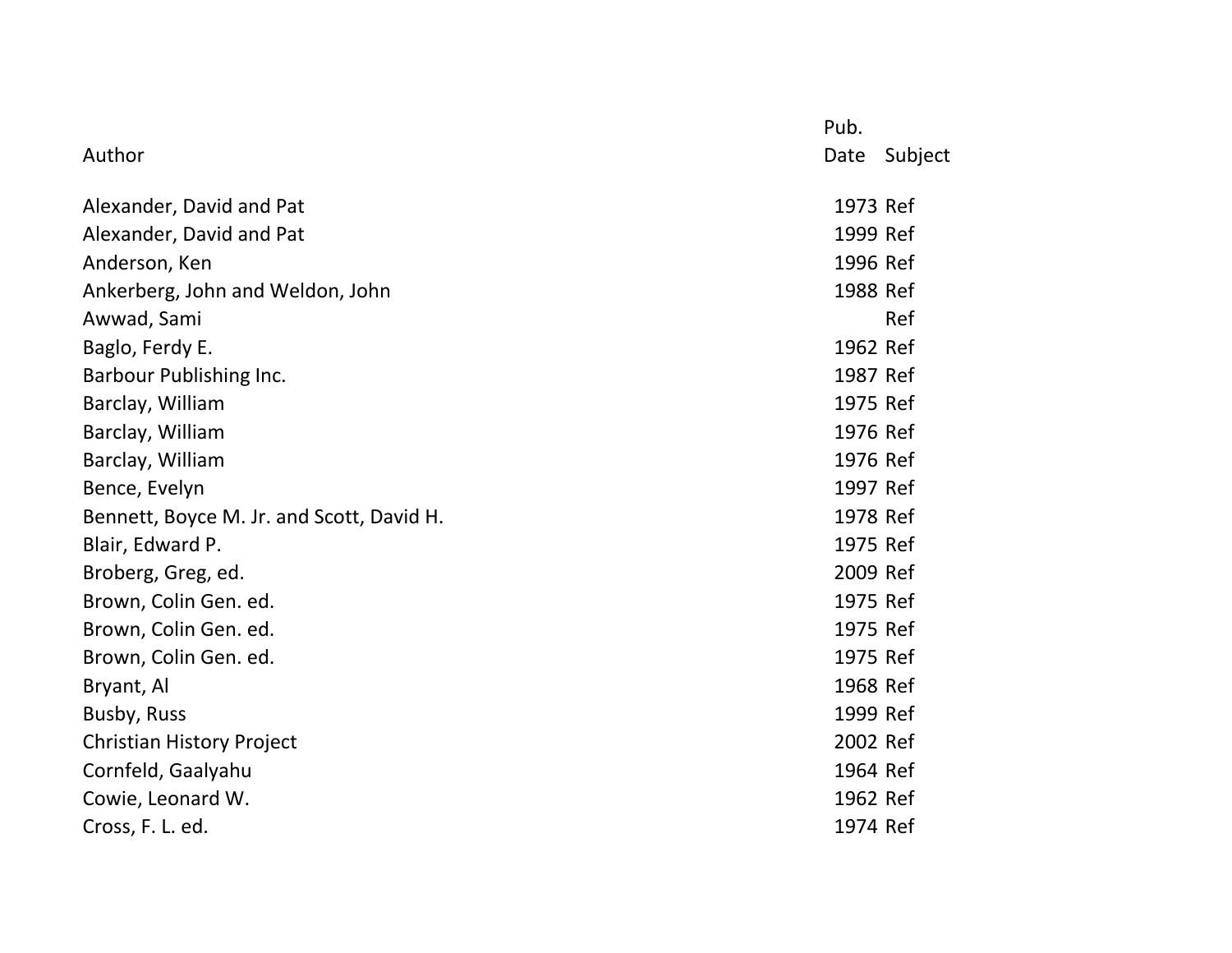| Davis, Raymond                                                        | 1978 Ref  |     |
|-----------------------------------------------------------------------|-----------|-----|
| Dawood, N.J.                                                          | 1974 Ref  |     |
| Dooley, Tom Dr.                                                       | 1960 Ref  |     |
| Douglas, J. D. Gen. ed.                                               | 1974 Ref  |     |
| Fairley, Don                                                          |           | Ref |
| Focus on the Family Canada                                            | 2003 Ref  |     |
| Gardner, Joseph L. ed.                                                | 1981 Ref  |     |
| Gardner, Joseph L. ed.                                                | 1994 Ref  |     |
| Gehman, Henry Snyder                                                  | 1944 Ref  |     |
| <b>Gideons International</b>                                          | 1998 Ref  |     |
| Gideons International in Canada                                       | <b>NA</b> | Ref |
| Gilbert, W. Kent                                                      | 1988 Ref  |     |
| Gill, Debbie                                                          | 1997 Ref  |     |
| Giriffin, Dale E.                                                     | 1970 Ref  |     |
| Gleason, Henry Allan                                                  | 1991 Ref  |     |
| Guinness, Alma E. ed.                                                 | 1988 Ref  |     |
| Guralnik, David B.                                                    | 1986 Ref  |     |
| Guthrie, D and Motyer, J. A.                                          | 1970 Ref  |     |
| Halley, Henry H.                                                      | 1965 Ref  |     |
| Hattaway, Paul and Yun, Borother and Yongze, Peter Xu and Wang, Enoch | 2003 Ref  |     |
| Hunter, Kent R.                                                       | 1985 Ref  |     |
| Jamieson, Robert and Fausset, A. R. and Brown, David                  | 1973 Ref  |     |
| <b>Jimmy Swaggart Ministries</b>                                      | 2010 Ref  |     |
| Kirban, Salem                                                         | 1973 Ref  |     |
| Knowles, Andrew                                                       | 2001 Ref  |     |
| Lang, Paul H. D.                                                      | 1968 Ref  |     |
| Laymon, Charles M.                                                    | 1971 Ref  |     |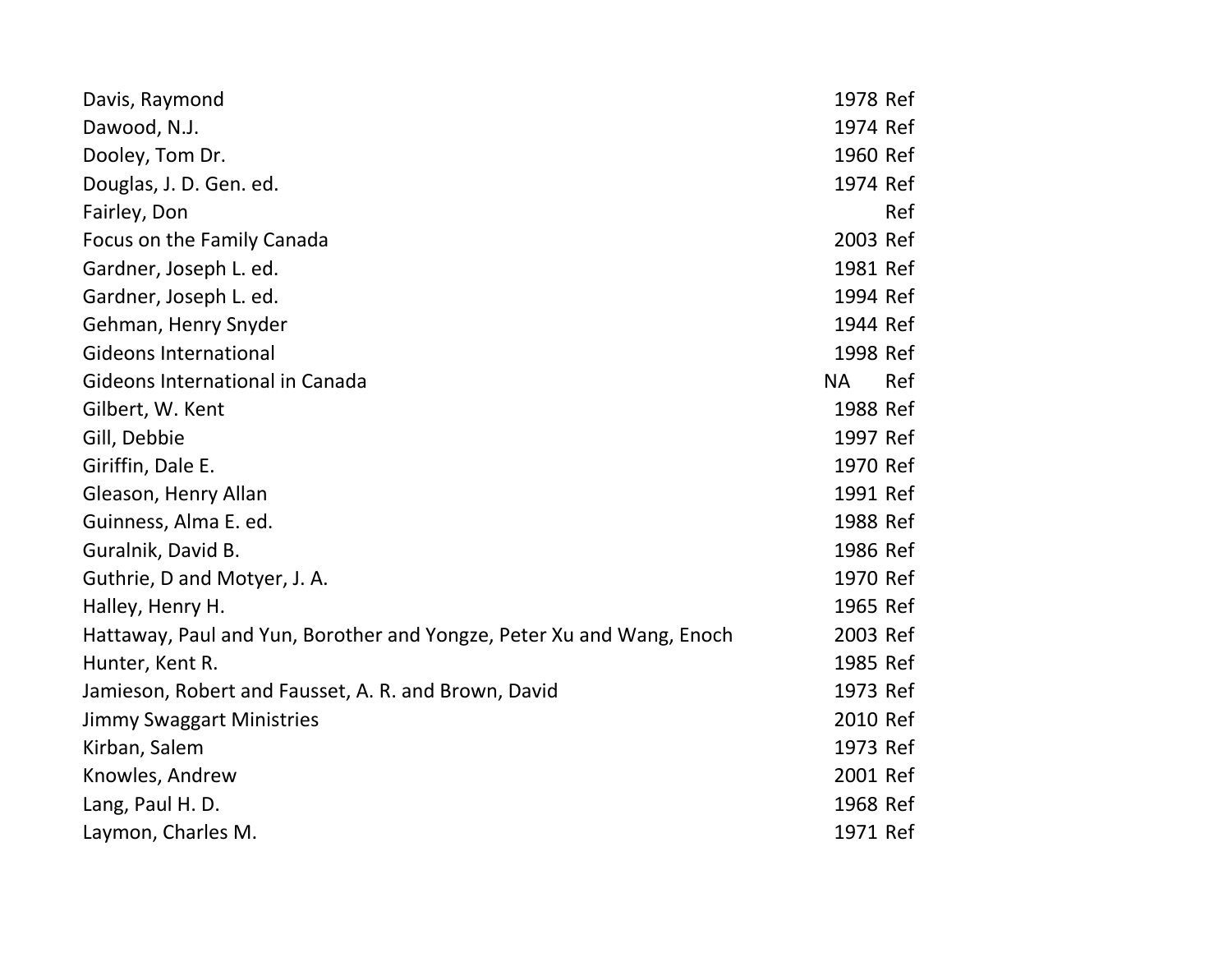| Limburg, James                         | 1987 Ref |
|----------------------------------------|----------|
| Little, Paul E.                        | 1970 Ref |
| Lockyer, Herbert Dr.                   | 1964 Ref |
| Lull, Timothy F.                       | 1999 Ref |
| MacArthur, John                        | 2003 Ref |
| Mails, Thomas E.                       | 1961 Ref |
| Mears, Henrietta C., Dr                | 1984 Ref |
| Metzger, Bruce M. and Isobel M.        | 1962 Ref |
| Morgan, Robert J.                      | 2003 Ref |
| Munholland, Lois R. Knudson            | 2004 Ref |
| Mursell, Gordon ed.                    | 2001 Ref |
| <b>National Geographic Society</b>     | 1967 Ref |
| <b>National Geographic Society</b>     | 1978 Ref |
| Nelson. Thomas                         | 1987 Ref |
| Niklaus, Robert, L.                    | 1990 Ref |
| Northcott, Cecil                       | 1957 Ref |
| O'Leary, Denyse                        | 2004 Ref |
| Pfeiffer, Charles F. and Vos Howard F. | 1967 Ref |
| Richardson, Alan, ed.                  | 1977 Ref |
| Roth, S.J. and Kramer, Wm. A.          | 1962 Ref |
| Ryden, E. E.                           | 1959 Ref |
| Schaefer, Nancy ed.                    | 1981 Ref |
| Smith, Huston                          | 1991 Ref |
| <b>Wallis, Ethel Emily</b>             | 1965 Ref |
| Wigoder, Geoffrey Gen. Ed.             | 1986 Ref |
| <b>Word Publishing</b>                 | 2003 Ref |
| Wright, G. Ernest ed.                  | 1974 Ref |